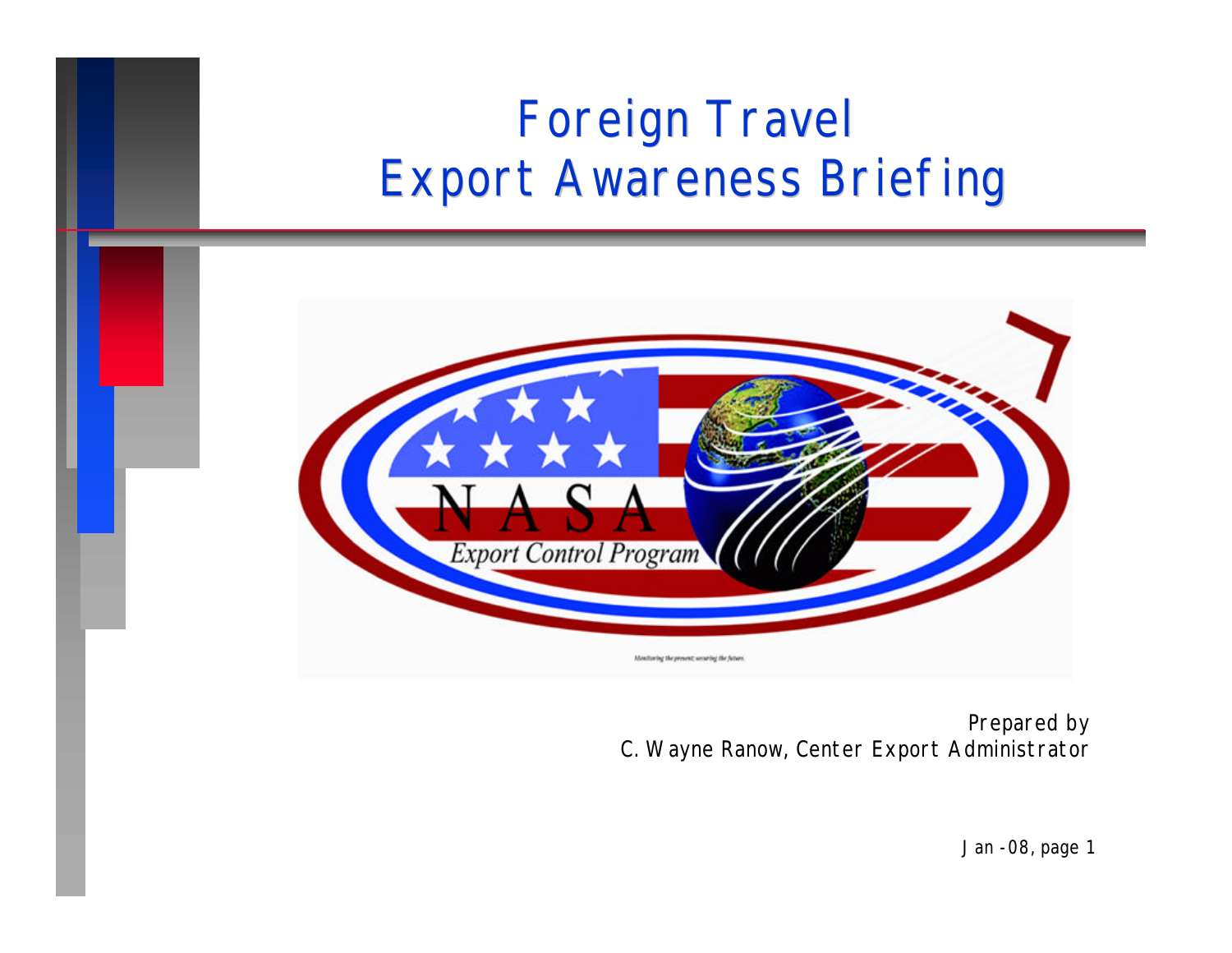#### What is Export and Import Compliance?

#### **n** U.S. Government Regulations

- International Traffic in Arms Regulations (ITAR) *http://www.pmddtc.state.gov/reference.htm#ITAR*
- Export Administration Regulations (EAR)
	- *http://www.access.gpo.gov/bis/ear/ear\_data.html*
- Bureau of Alcohol, Tobacco, Firearms, and explosives (ATF)

#### *http://www.atf.gov/index.htm*

#### Why Adhere to Regulations?

- *National security interests*
- *Foreign policy concerns*
- *Company proprietary data*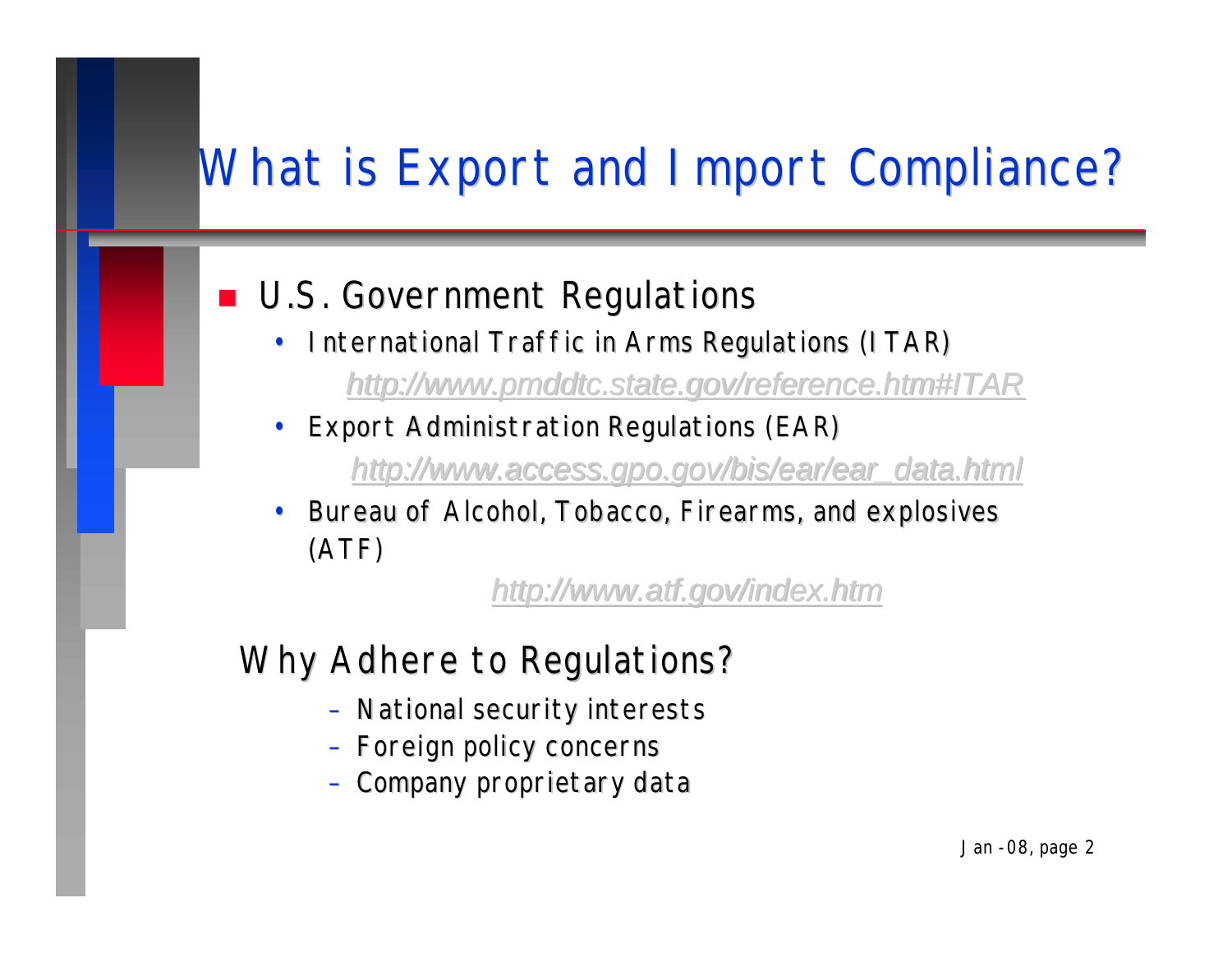#### Why Does the Government Control Exports and Imports?

- Law passed by U.S. Congress to promote nonproliferation
	- *Nuclear technology*
	- *Missile technology*
	- *Weapons of mass destruction*
- Arms Export Control Act (AECA)
	- http://pmddtc.state.gov/aeca.htm
- Export Administration Act (EAA)
	- http://cnie.org/NLE/CRSreports/international/inter-22.cfm

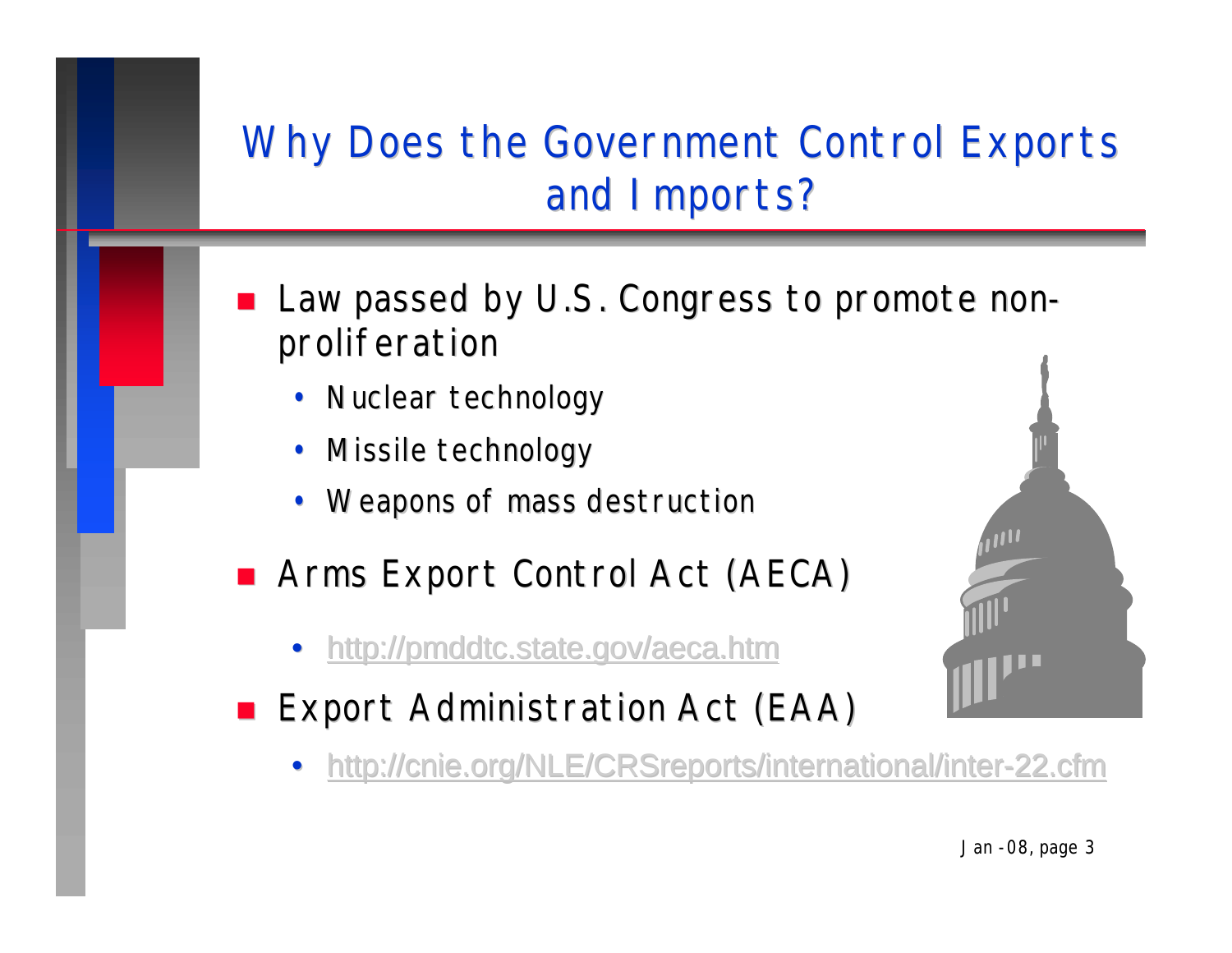#### Non-Compliance Adversely Affects NASA!

- U.S. Customs enforces compliance, conducts seizures and detentions
- Interim suspension of licenses and/or export privileges up to 60 days
- Administrative debarment from business with foreign governments
- Civil penalty \$500,000 for each violation
- n Criminal penalty \$1 Million/10 years imprisonment each violation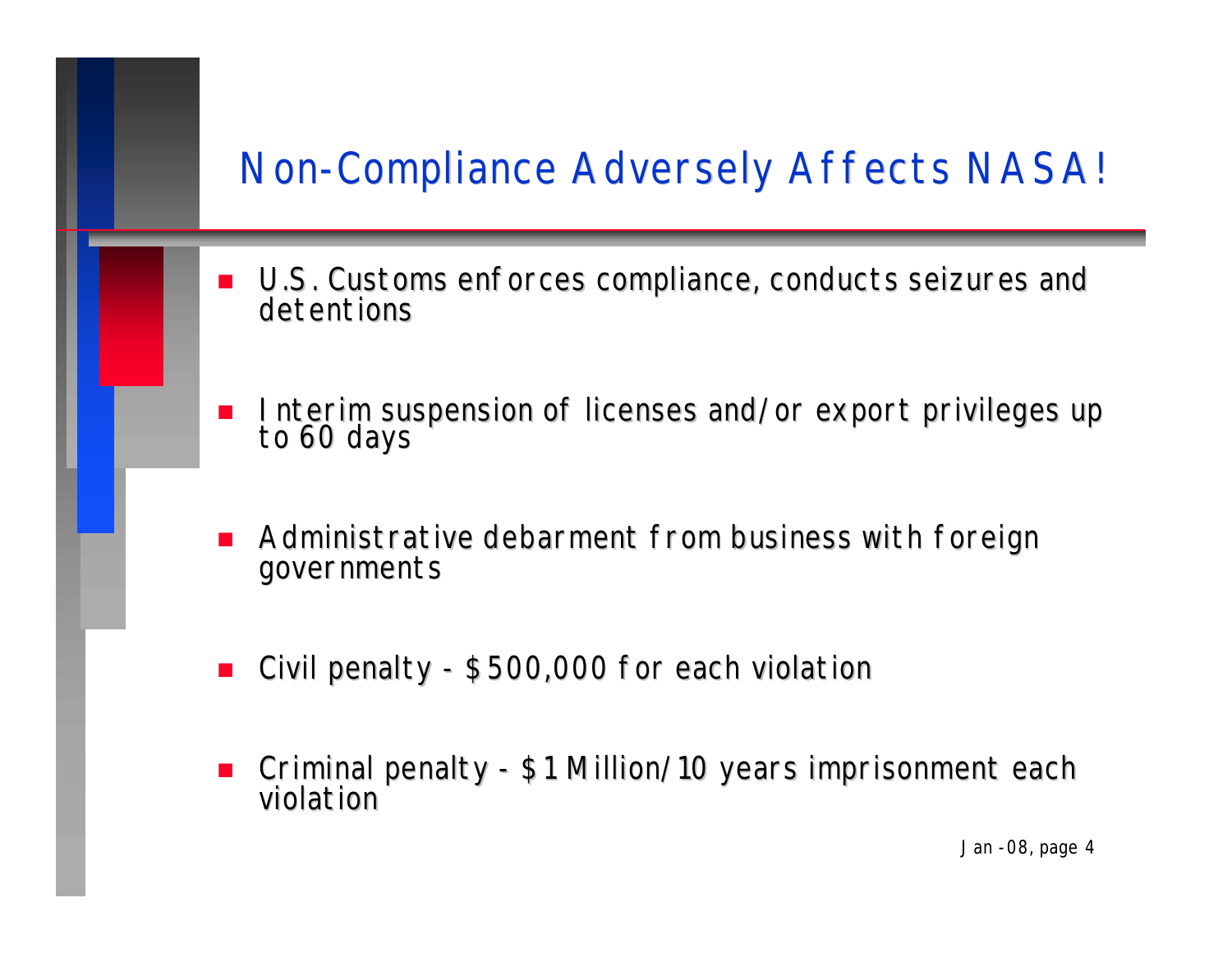#### What is an Export?

#### n **Transfer of goods, services or technical data to a foreign national, foreign entity or foreign destination.**

- "Goods" include products, components and parts.
- "Services" include repairs, maintenance services, technical assistance and manufacturing know-how.
- "Technical data" includes information of any kind that can be used or adapted for use in the design, production, manufacture, utilization or reconstruction of articles or materials.
- Abstracts and papers (SP1.021-A91)

#### **Examples of Exports:**

Meetings with customers Mailing technical data to a foreign destination Providing computing access to an on-site foreign national Talking on the phone Faxing technical data E-mailing information Shipping hardware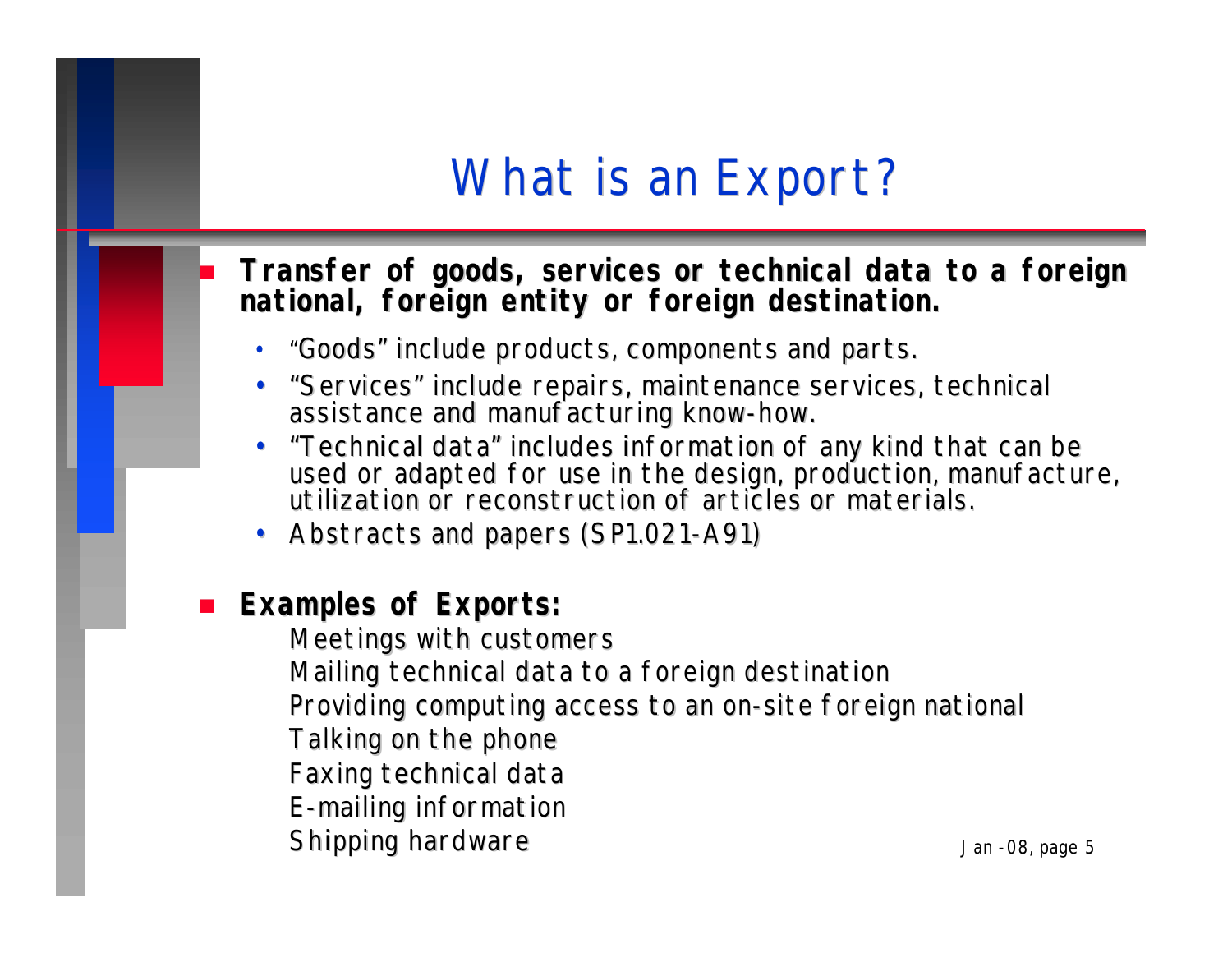### Who Governs Exports?

#### Department of State ITAR

- Controls hardware of a military nature
- Defense services
- **n** Technical Data and software related to hardware
- I tems categorized on the U.S. Munitions List

#### Department of Commerce EAR

- Controls all dual use items
- I tems listed on the Commodity Control List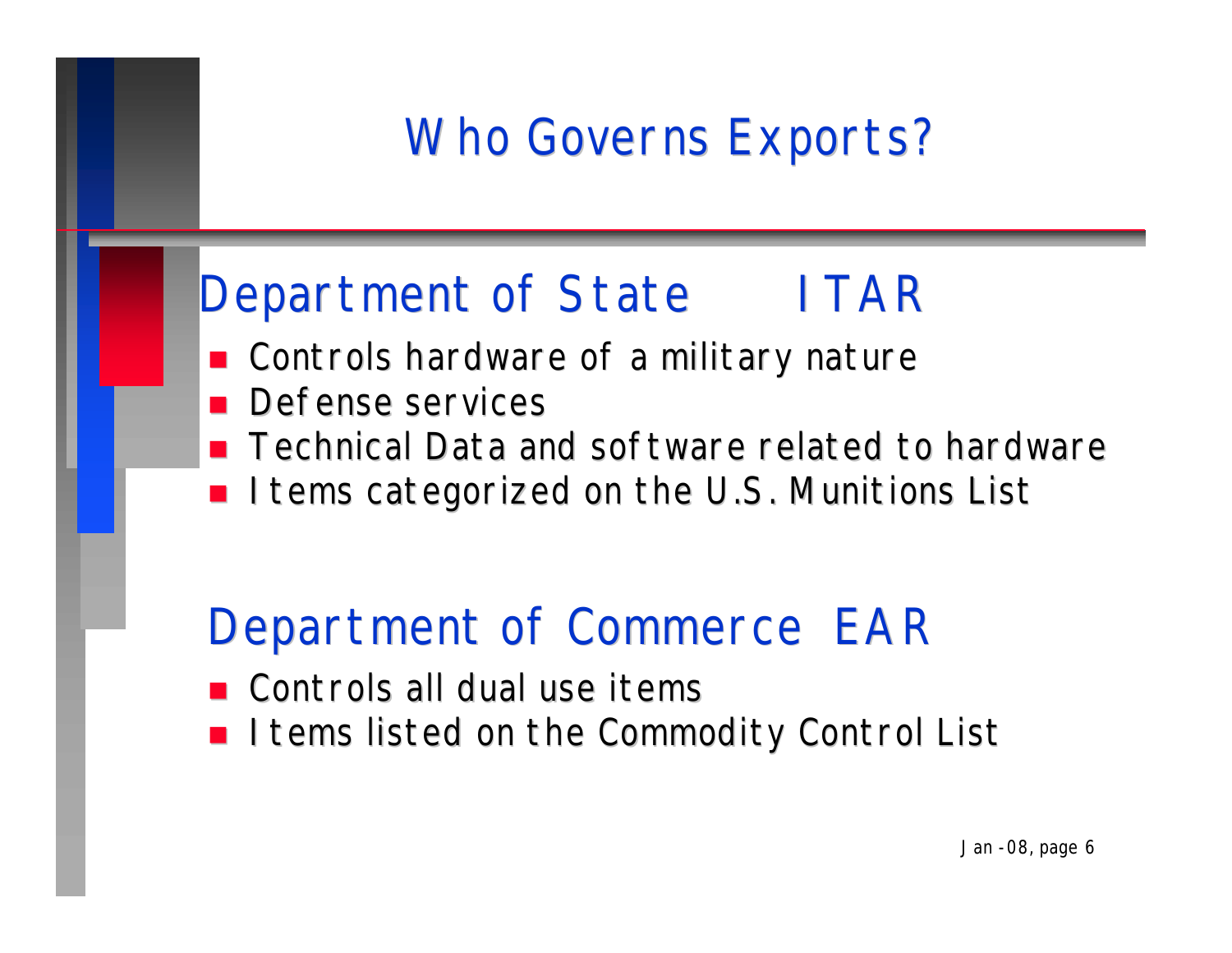# NASA Systems – KSC Operations

- Space Shuttle Hardware & Technology
- Constellation Hardware & Technology
- **n International Space Station** 
	- Payload Processing/PR, WADs, FECs (DOS)
	- Hardware, 9A004 and Interface Data, EAR99 (DOC)
	- Technical Data (design, development, manufacturing, production) (DOS)
	- GSE supporting ISS & Shuttle (DOS)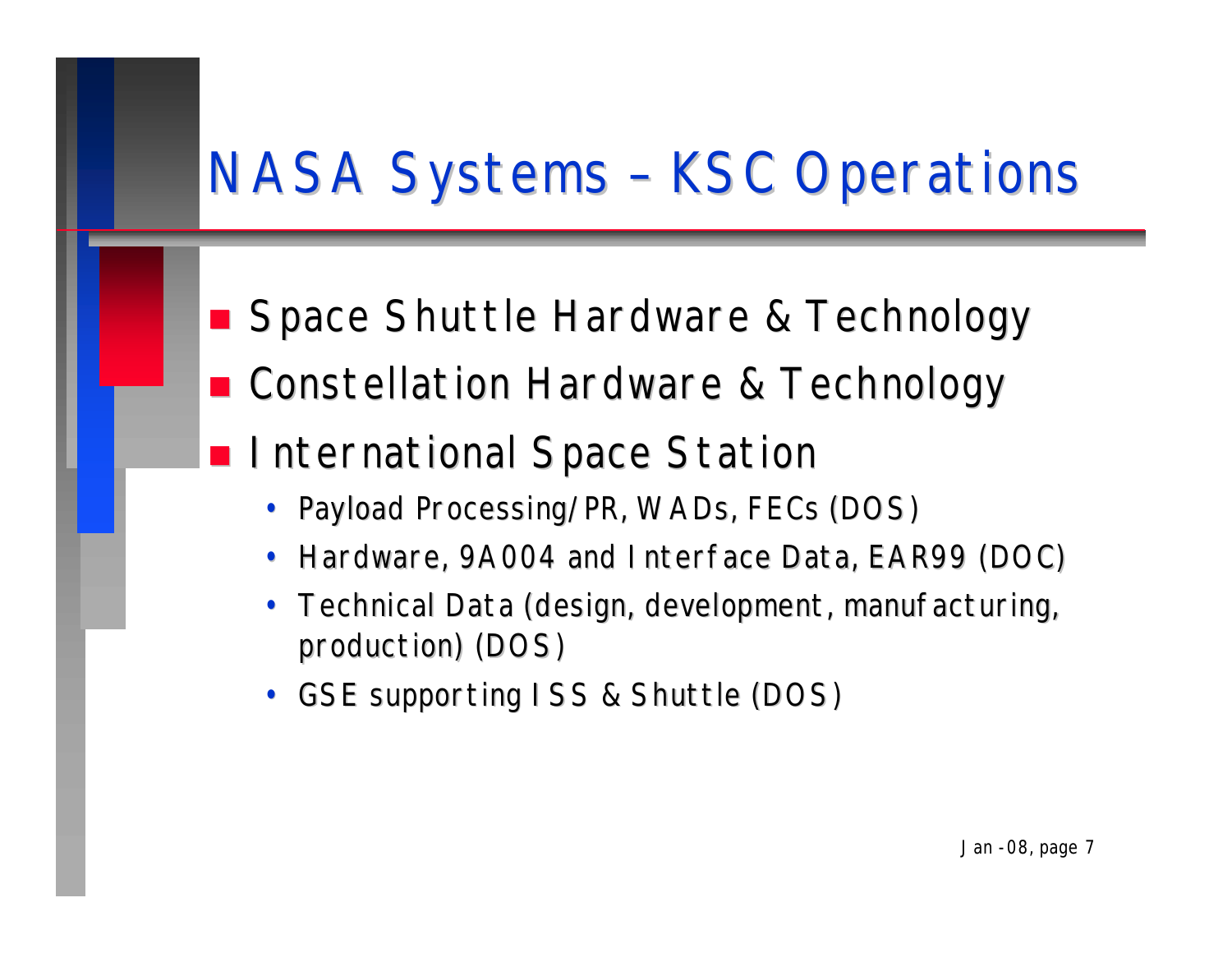# Methods of Exporting

- **n** Internet
- **n** Telephone
- $\blacksquare$  Facsimile
- **n** Documents
- **n** Plant visits
- **n** Meetings
- **n** Presentations (DAA Required)
- **n** Traveling abroad with Laptop Computers

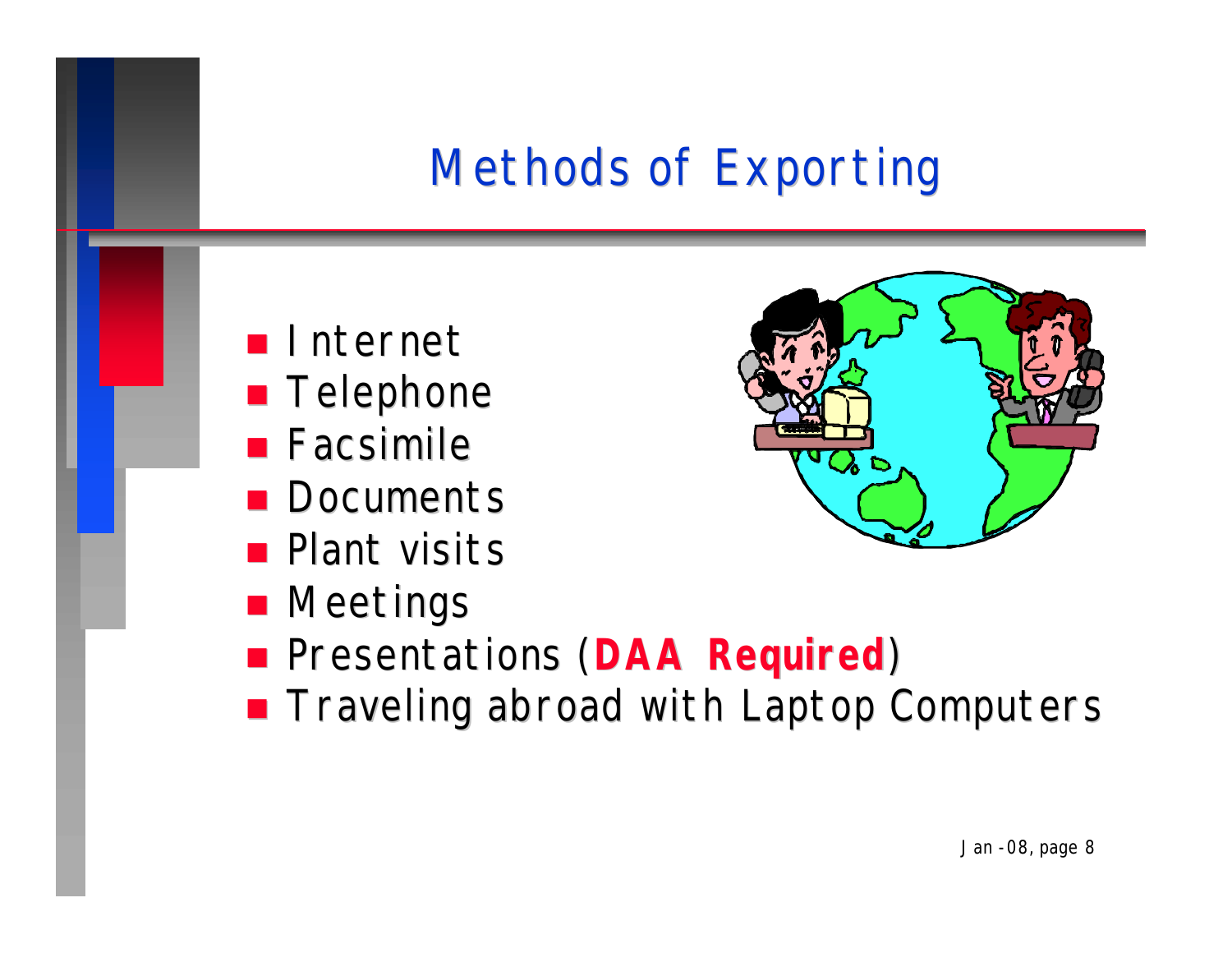#### Presentations Off the Center or to Foreign Persons (DAA Process)

**NPR 2200.2B Requirements for Documentation, Approval, and** Dissemination of NASA Scientific and Technical Information **nchapter 1, paragraphs 1.2.1-1.2.3, "STI is defined as the results (facts,** analyses, and conclusions) of basic and applied scientific, technical, and related engineering research and development. STI also includes management, industrial, and economic information relevant to this research...STI [is] derived from NASA activities...where NASA has the right to publish or otherwise disseminate the STI...may be produced directly by NASA or under NASA contracts…[and]...is published or disseminated using mechanisms that include...NASA [public] websites...professional society journals, conference presentations, or conference proceedings."

**nif you are seeking the OK to publish or present what you are working** on to a non-NASA, non-mission oriented audience, or in the case where the information may be posted to a non-controlled audience, then you must go through the DAA process. This includes **civil**  servants, and contractors where the information is even partially derived from a government contract.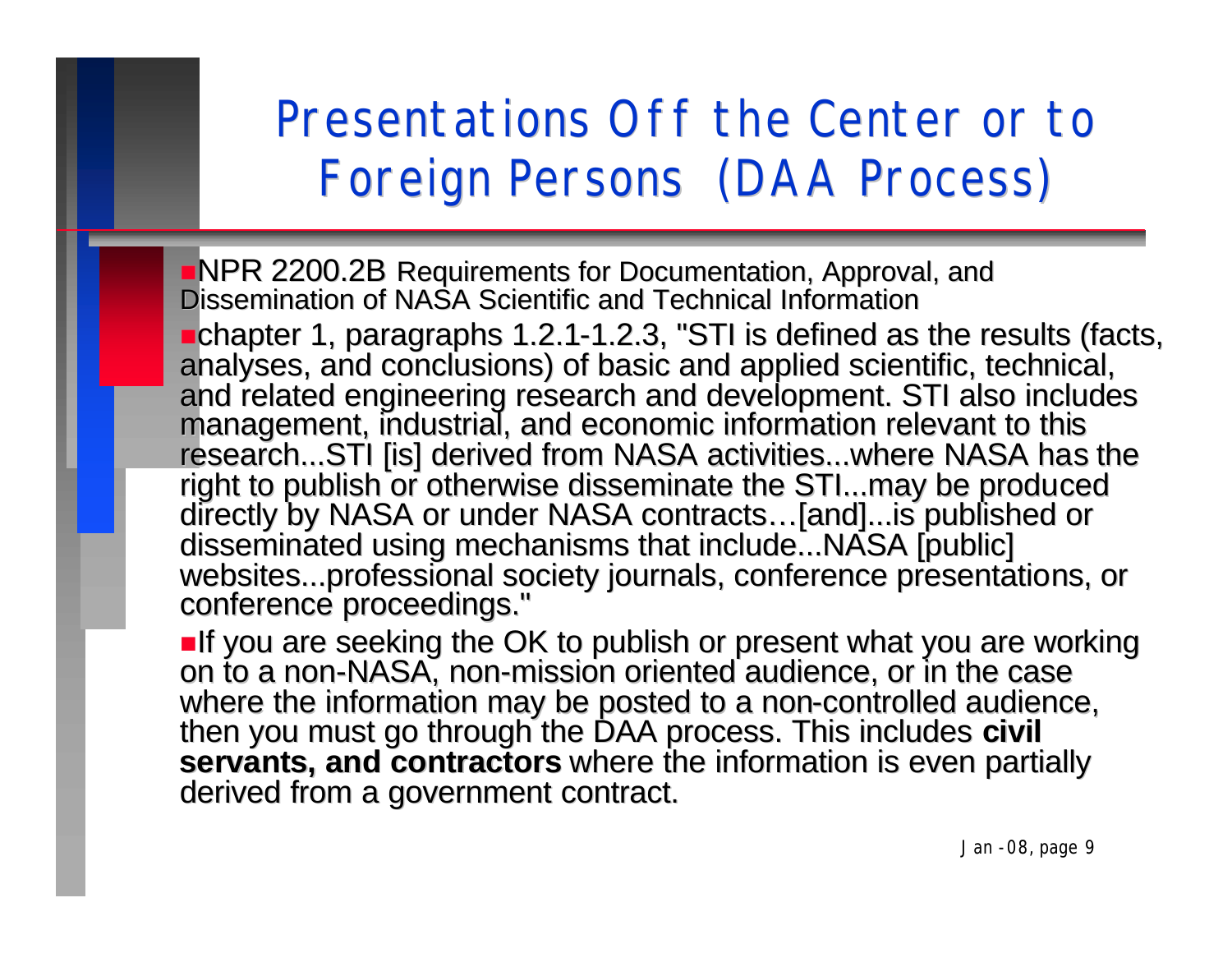Presentations Off the Center or to Foreign Persons (DAA Process)

**For the NASA Launch Services Program, you do NOT** need to go through the DAA process for MIWGs, GOWGs, Readiness Reviews, TIMs, other mission related activities, such as telecons, CRDs, PDRs, DCRs, GORs, PMRs, Monthly/Quarterly status meetings to mission partners, or any other directly mission related activities where the audience is strictly controlled to mission partners only **AND** the presentation is not made publicly available.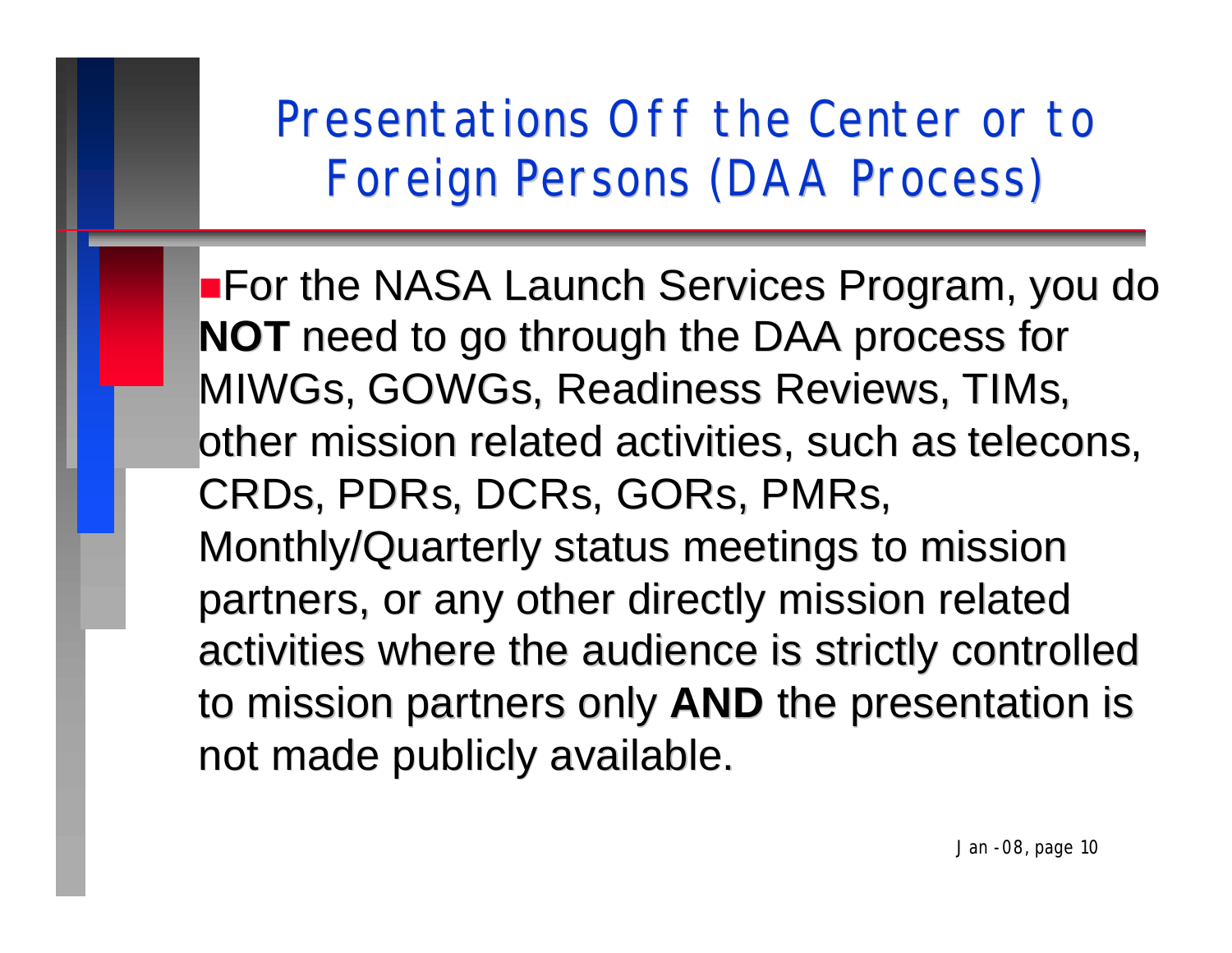Presentations Off the Center or to Foreign Persons (DAA Process)

**Nou DO** need to go through the DAA process before you publish a White Paper, or other article to a scientific journal or the like, or you present at a seminar or conference where the audience is outside of our normal mission partners, or where the public has access, or the information is either published, or there is a right to publish the information, or to otherwise make the information freely available. Outreach presentations must also be reviewed. If you are invited to speak on behalf of your position in the NASA Launch Services Program, and the audience is not limited to our mission partners only, you must go through the DAA process with your presentation.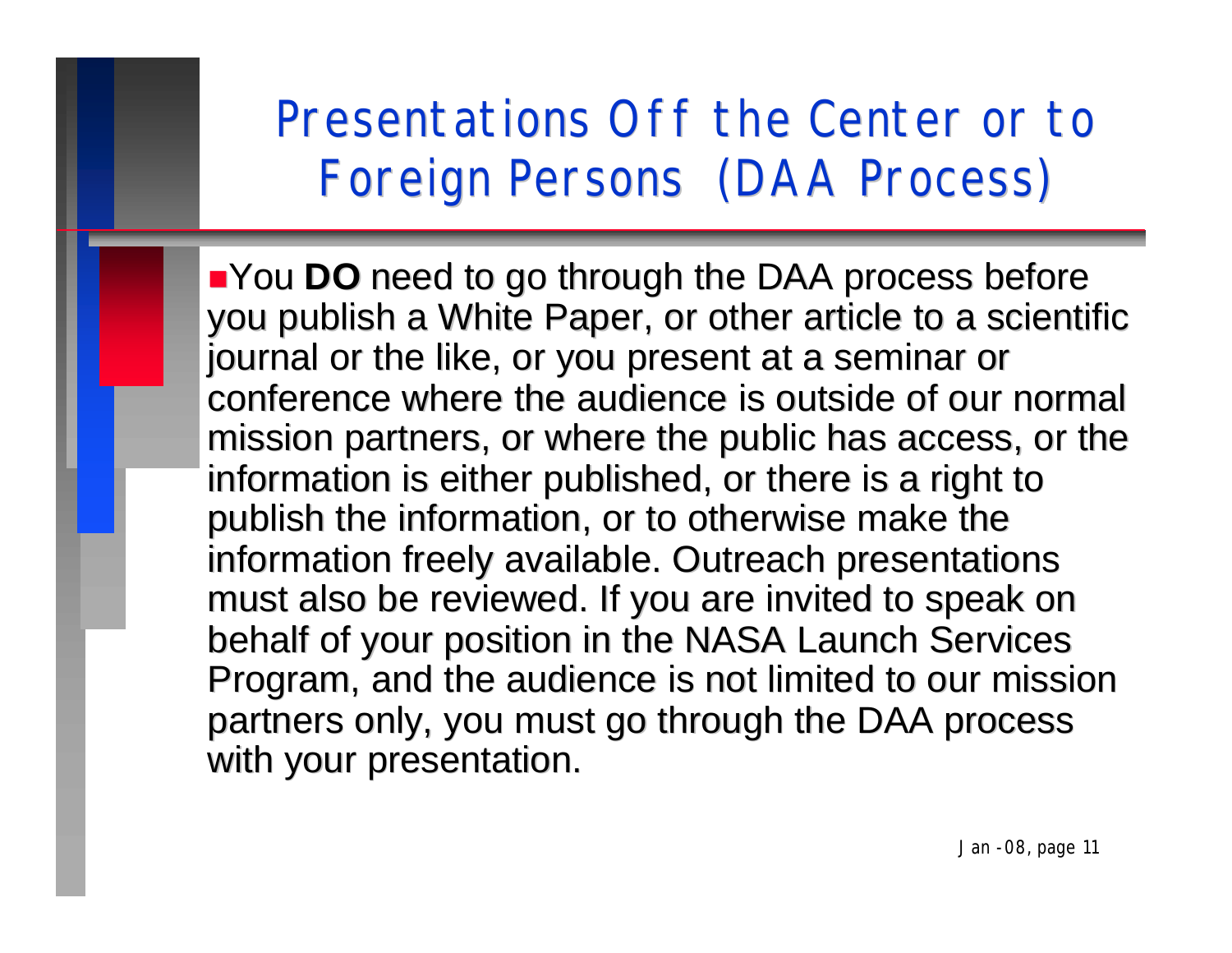# What Is The DAA Process?

# **KDP-KSC-P-1212**

#### Document Availability Authorization (DAA)

https://tdksc.ksc.nasa.gov/servlet/dm.web.Fetch/KD KSC-P-1212RevA.pdf?gid=24658

■ All presentations and briefings that are not part of the MOA's/MOU's associated with the processing of a specific mission must be processed through the STI, completing the DAA NASA Form 1676 prior to departing For travel

**NOC: Rose Austin, 321-867-6481** 

*Jan -08, page 12*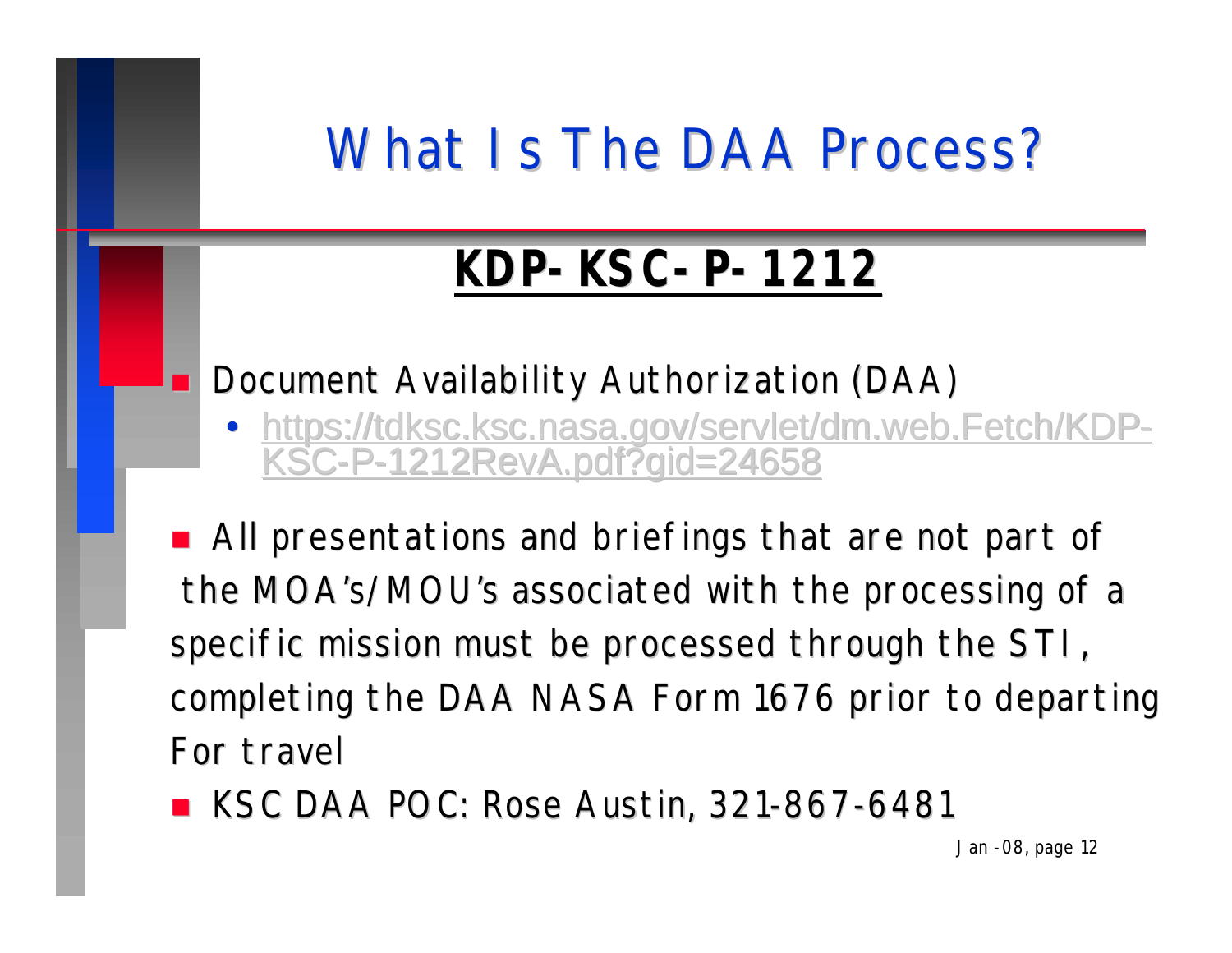## Voluntary Disclosure

- **n If you think you may have given out** export controlled information
	- Contact your Export Control Representative (ECR)
- Voluntary disclosure may mitigate administrative penalties, if any
	- Gather all data (minutes, names, all info related to the export) and give to your ECR
- **Exen voluntary disclosure might** merit penalties, sanctions or referrals to Department of Justice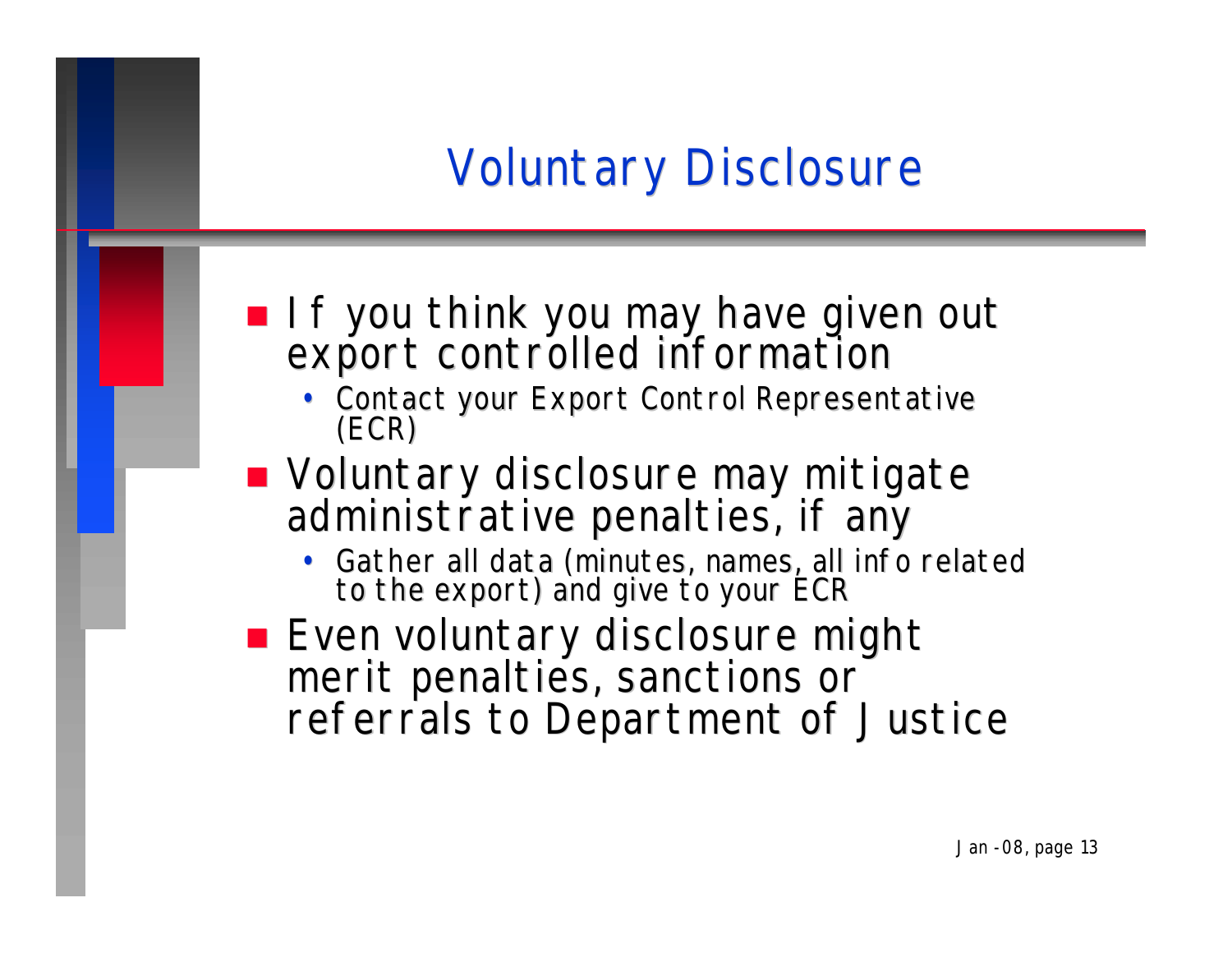#### Who has Responsibility?

#### n *Everyone- NASA and Contractors*

- Program Management
- Engineering
- Contracts and Finance
- Marketing
- Transportation and Shipping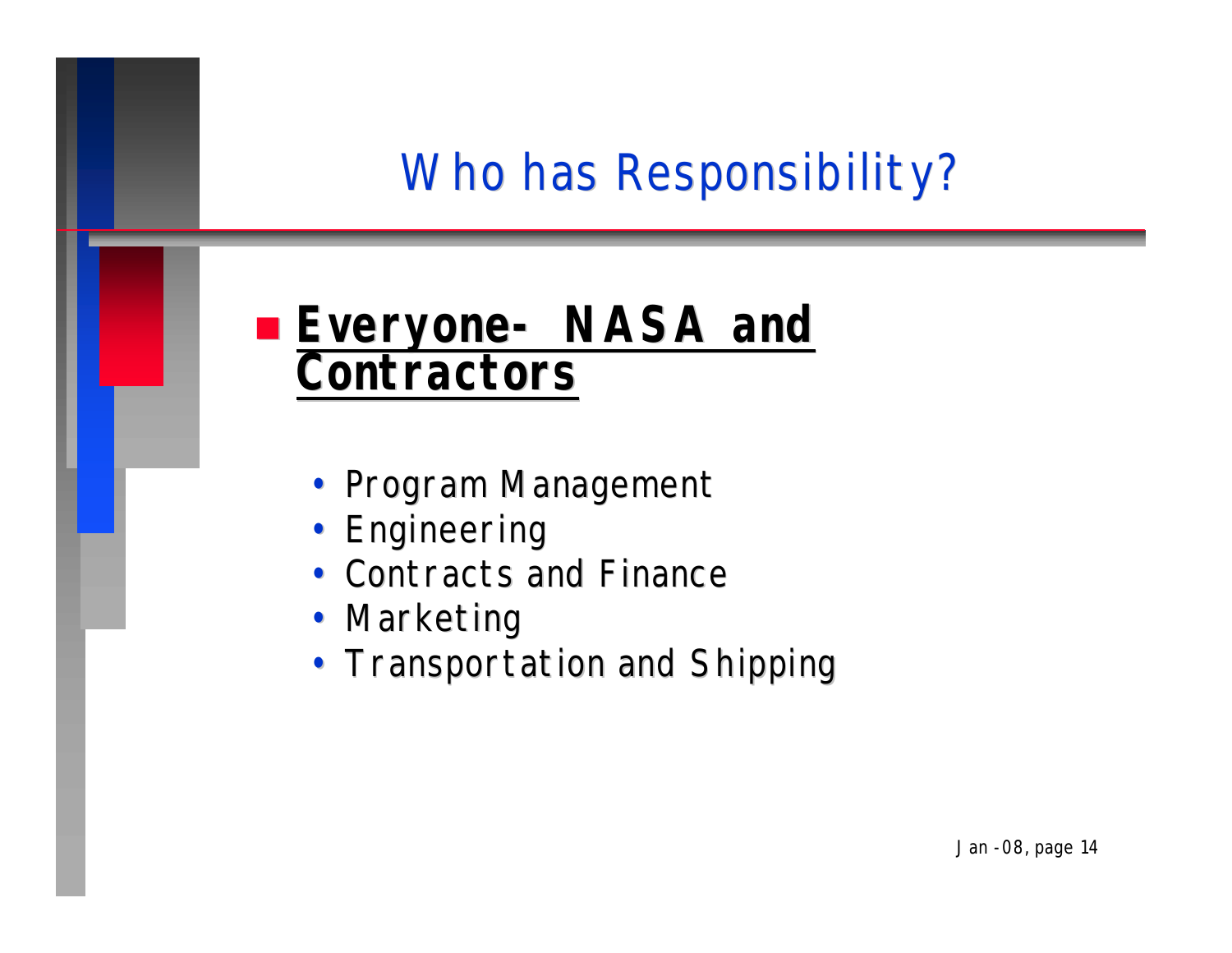## Public Domain Definition

- Information which is published and is generally accessible or available to the public:
	- Sales at newsstands and bookstores
	- Subscriptions, second class mailings
	- Public libraries
	- Unlimited distribution at conferences or seminars
	- Basic and applied research in science and engineering that is published and shared broadly in the scientific community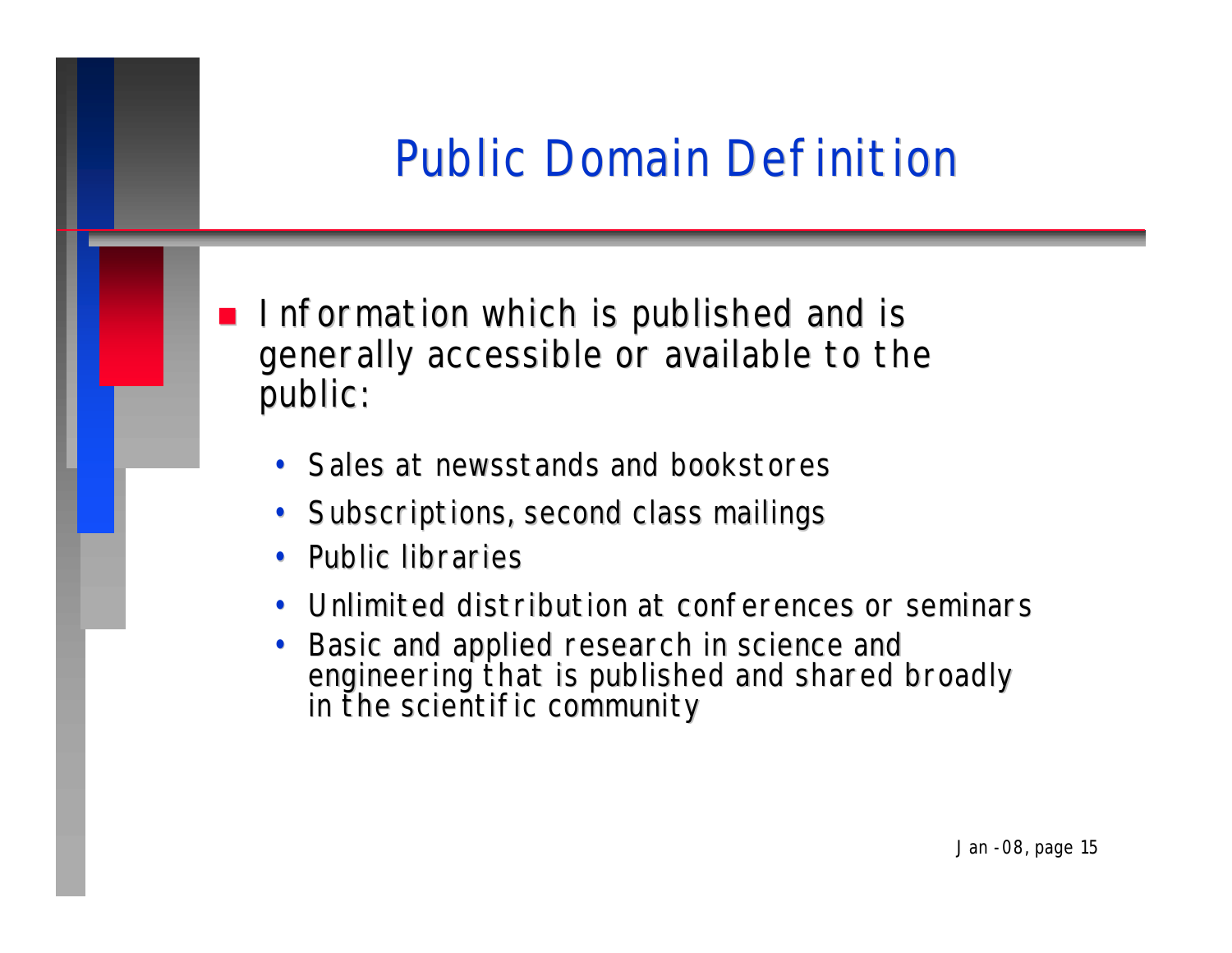### Technical Data Definition

- Design, development, production, manufacturing, assembly, operation, repair, testing, maintenance or modification of the commodity
- Blueprints, drawings, photos, plans, instructions, documents, software

**NOT INCLUDED:**

- n **General scientific, math or engineering principles taught in school**
- **n** Basic marketing information on function/purpose/general **system descriptions**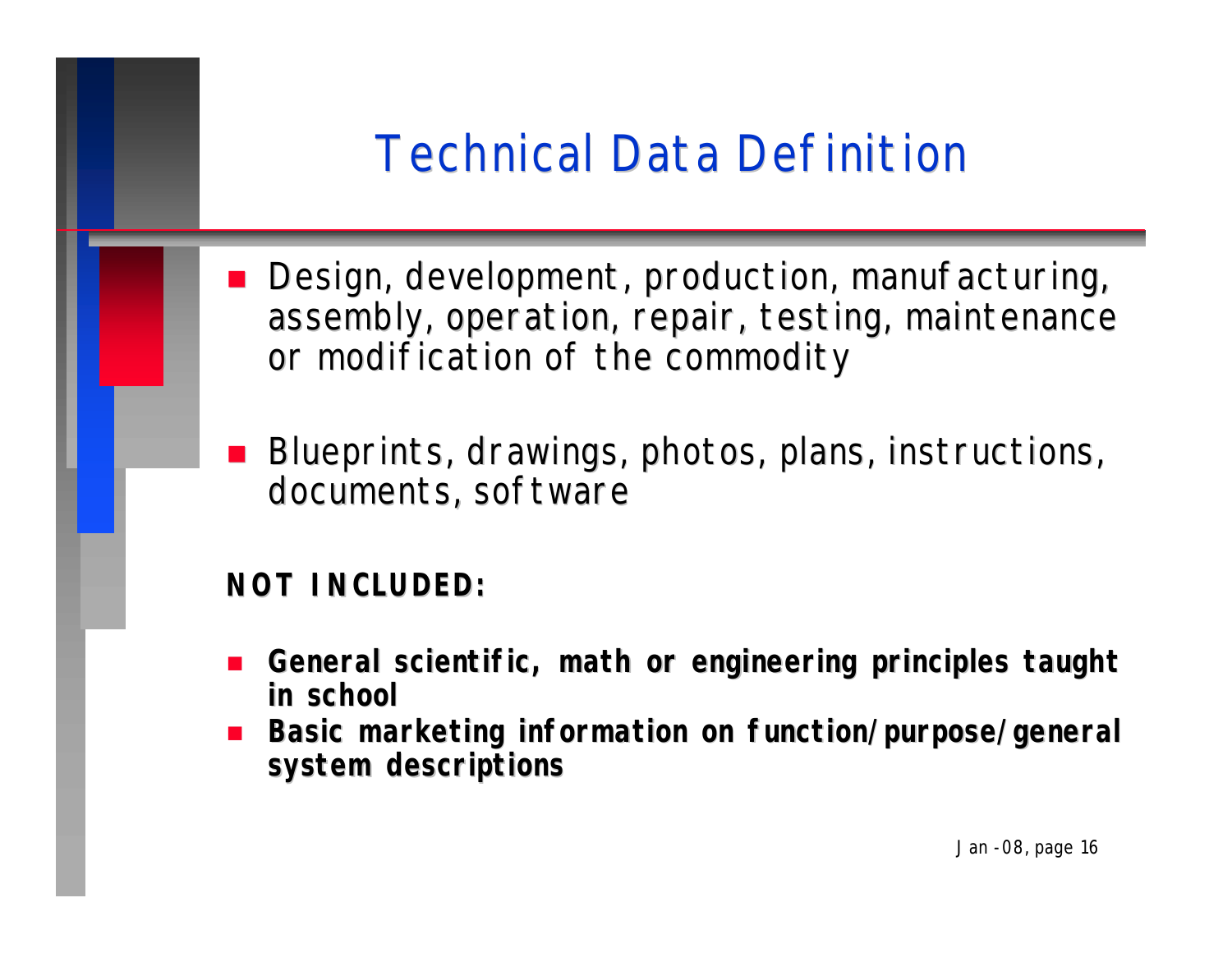### Foreign Person Definition

Any natural person who is not a lawful permanent resident as defined by 8 U.S.C. 1101(a)(20) or who is not a protected individual as defined by 8 U.S.C. 1324b(a)(3). It also means any foreign corporation, business association, partnership, trust, society or any other entity or group that is not incorporated or organized to do business in the United States, as well as international organizations, foreign governments and any agency or subdivision of foreign governments (e.g., diplomatic missions).

#### **n** Foreign Visitor Meetings

• The Export Control Representative reviews all information to be discussed between foreign visitors and NASA, a copy of the information must be approved by your ECR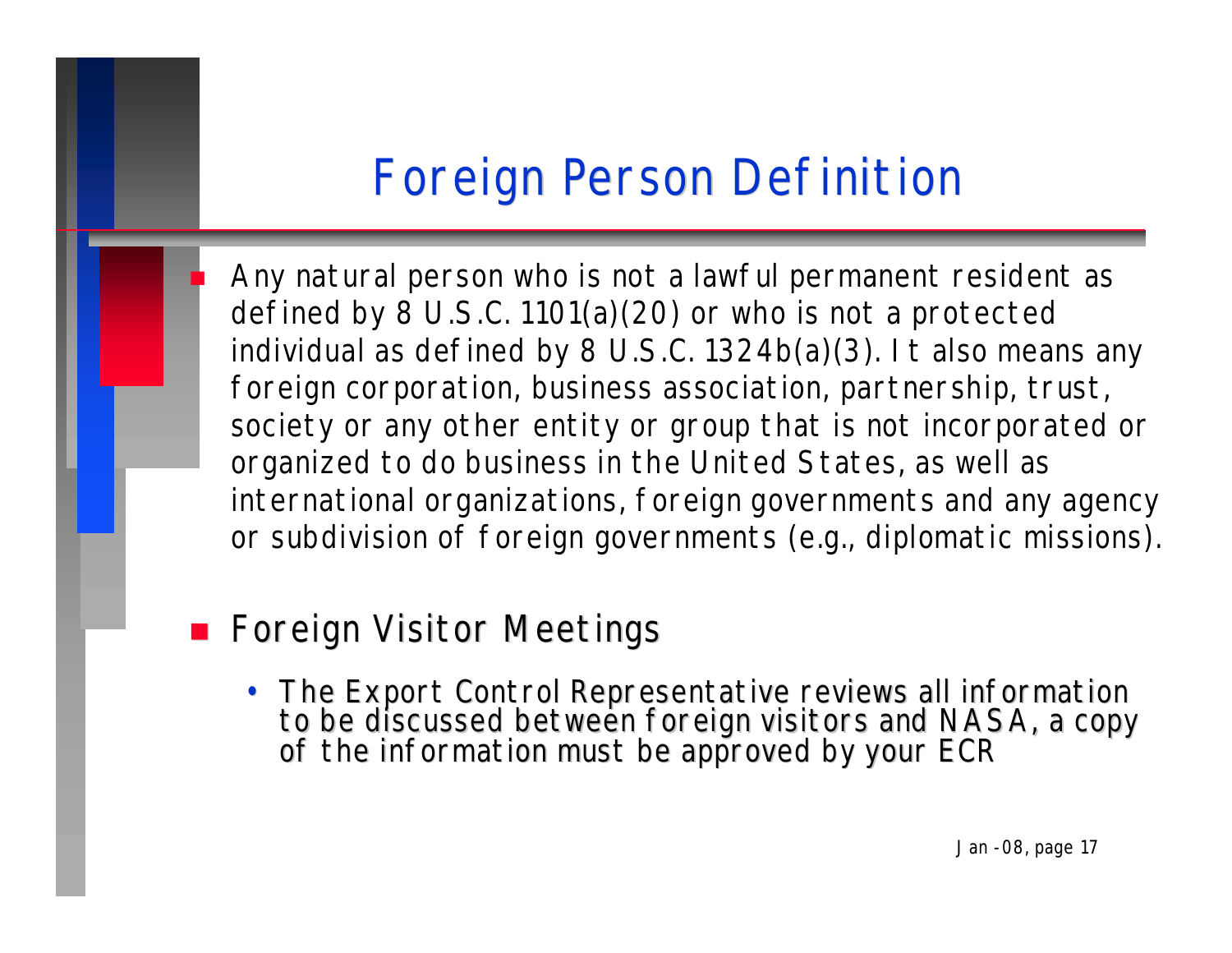

## Points of Contact at KSC - When doubt



**C. Wayne Ranow (321) 867-6066 CEA mailto:Wayne.Ranow-2@nasa.gov**

#### **Your Directorate ECR**

**http://exportcontrol.ksc.nasa.gov/contacts.cfm**



**Export Control Help Desk: 867-9209**

*Jan -08, page 18*